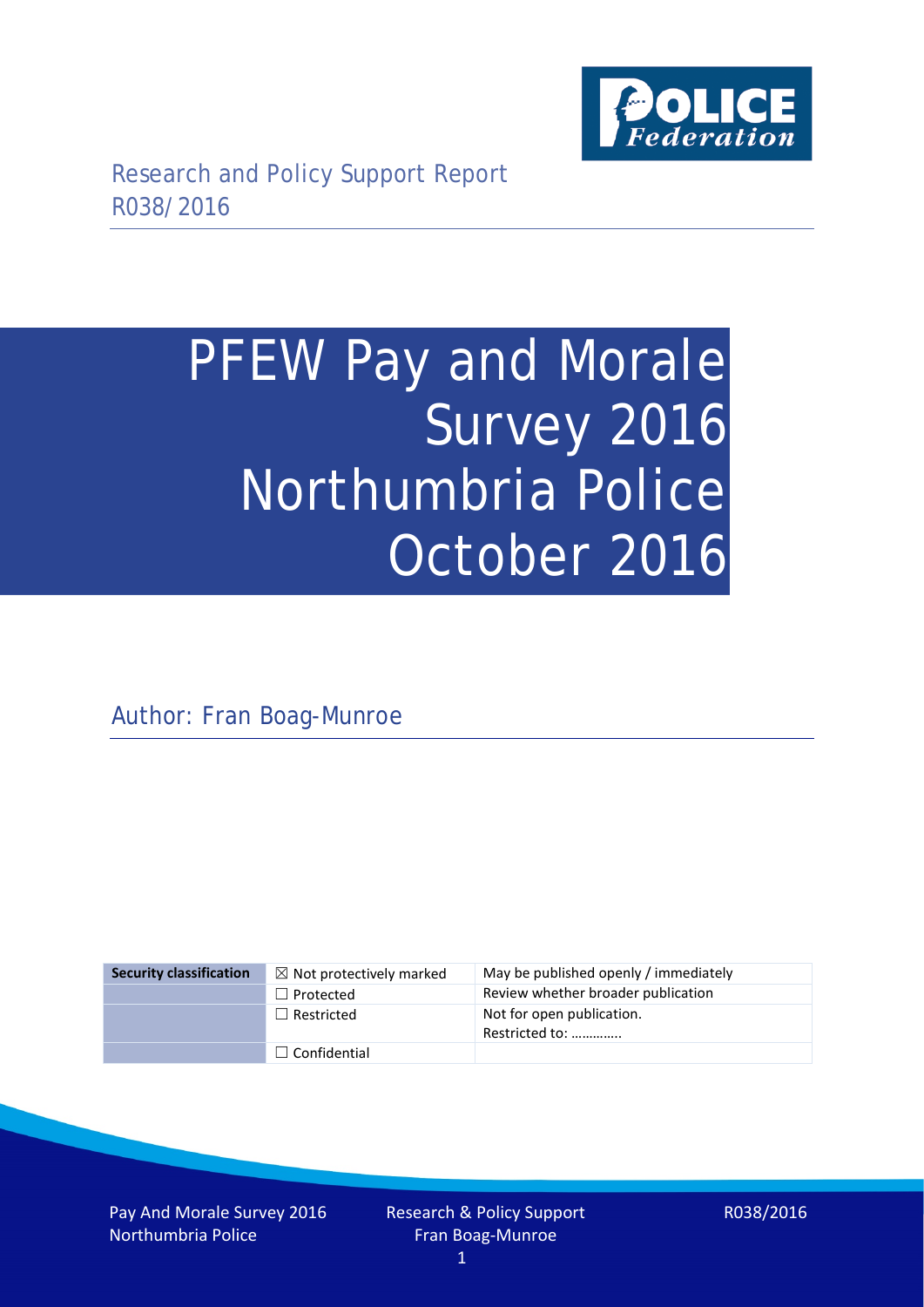### **INTRODUCTION**

This note provides a summary of responses to the PFEW Pay and Morale Survey received from respondents from Northumbria Police in 2016.

Where appropriate, details of average responses for the police service as a whole are also presented, as well as a ranking of Northumbria Police compared to other forces. Where rankings are provided, a ranking of 1 represents the force with the highest percentage of respondents expressing a particular attitude or intention, and a ranking of 42 represents the force with the lowest percentage of respondents expressing a particular attitude or intention<sup>[1](#page-1-0)</sup>. One force was excluded from this ranking because the sample size was considered too low to be representative of the force as a whole (<200 responses). Please be aware that the actual differences between individual rank positions may be quite small and, if used, should be interpreted cautiously.

Graphical summaries are also presented which compare the proportion of respondents expressing a particular attitude or intention in each force to the average for the service as a whole. These graphical summaries indicate either 1) that a force has the same proportion of respondents expressing a particular attitude as the national average or lower; 2) that the force has a higher proportion of respondents expressing a particular attitude than the national average; or 3) that the proportion of respondents expressing a particular attitude in a force is 10% or more higher than the national average.

# **RESPONSE RATE AND RESPONDENTS**

1221 responses were received from Northumbria Police, representing a response rate of around 37% (based on March 2016 Home Office figures of officer headcount). The national response rate for the 2016 survey was 35%. Last year's response rate for Northumbria Police was 31%. Please bear this in mind when making comparisons with last year's findings.

Overall 2% of respondents to the survey declined to state which force they belonged to. The responses from these officers have been included within the national data but are excluded from force-level analysis.

77.4% of responses from Northumbria Police were received from male officers and 22.6% of responses were from female officers. 78.8% of respondents were Constables, 16.1% were Sergeants and 5.1% were Inspectors or Chief Inspectors.

<span id="page-1-0"></span> $1$  Rankings have been determined at two decimal places.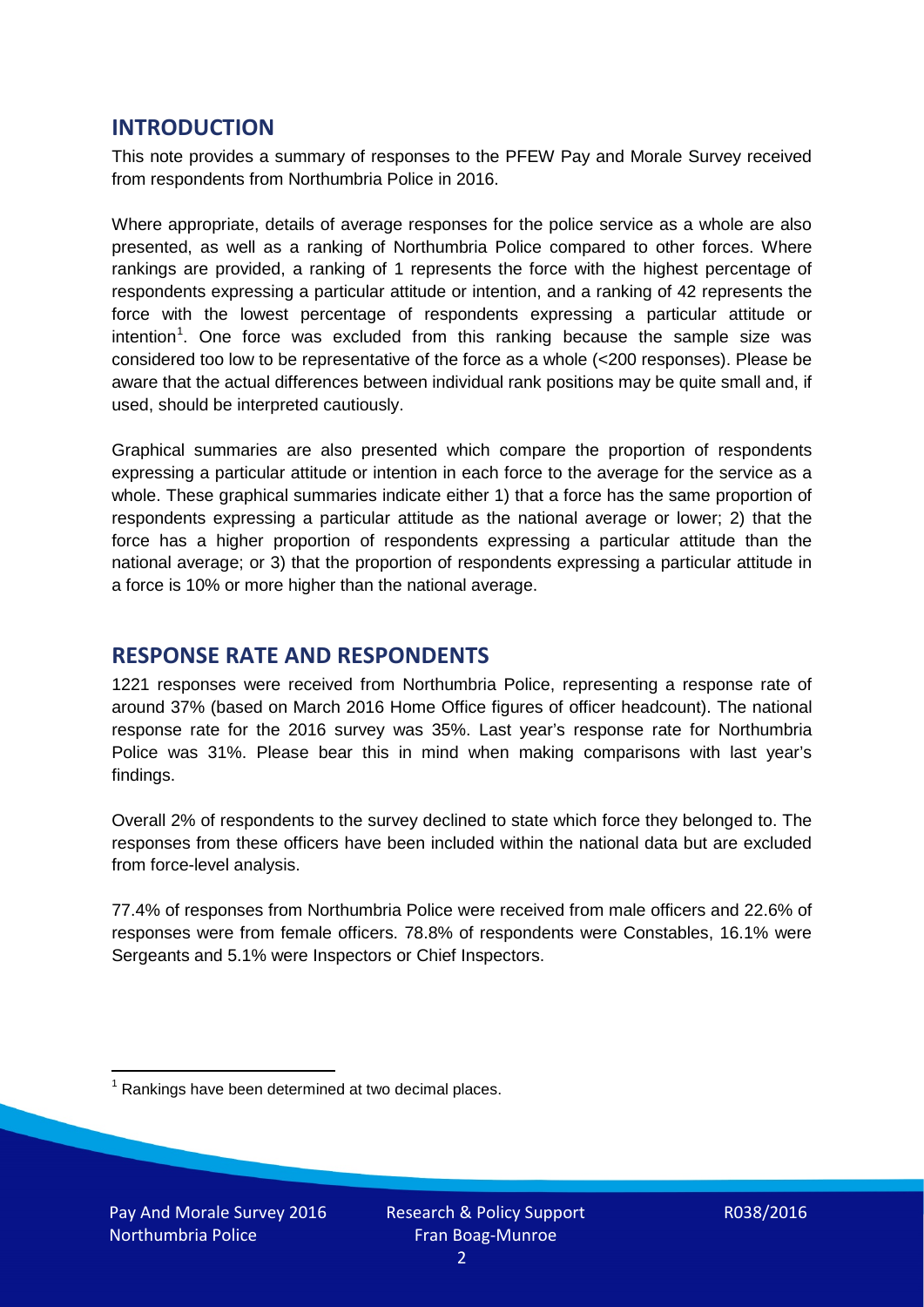# **MORALE**

58.7% of respondents from Northumbria Police told us that their morale is currently low.

Nationally, the proportion of respondents reporting low personal morale ranges from 72.0% at the top ranking force to 41.9% at the bottom ranking force. In terms of the proportion of respondents with low morale, Northumbria Police ranks 9 out of 42, meaning that, compared to Northumbria Police, there are 33 forces with a smaller proportion of respondents reporting low morale.

89.6% of respondents from Northumbria Police felt that morale within the force is currently low.

Across England and Wales as a whole, the proportion of respondents reporting low force morale ranges from 98.8% at the top ranking force to 74.1% at the bottom ranking force. In terms of the proportion of respondents reporting low force morale, Northumbria Police ranks 17 out of 42 forces, meaning that there are 25 forces with a smaller proportion of respondents who feel that morale within their force is low.

Comparison of 2016 and 2015 figures for morale in Northumbria Police are provided in the table below.

|                     | 2016  | 2015  |
|---------------------|-------|-------|
| Low personal morale | 58.7% | 79.9% |
| Low force morale    | 89.6% | 99.0% |

The proportion of respondents in the police service as a whole who said that their morale is low was 55.9%; this compares to 70.1% of respondents to the PFEW Pay and Morale survey in 2016; the proportion of respondents reporting low morale in 2016 was significant smaller than in [2](#page-2-0)015 $^2$ .

The proportion of respondents in the service as a whole who said that morale in their force was low was 89.5%; in 2015, this proportion was 94.6%. Again the difference between 2016 and 2015 was statistically significant<sup>[3](#page-2-1)</sup>.

<span id="page-2-0"></span> $2$ <sup>2</sup> Z= 40.1, p < 0.001

<span id="page-2-1"></span> $3$  Z=25.2, p < 0.001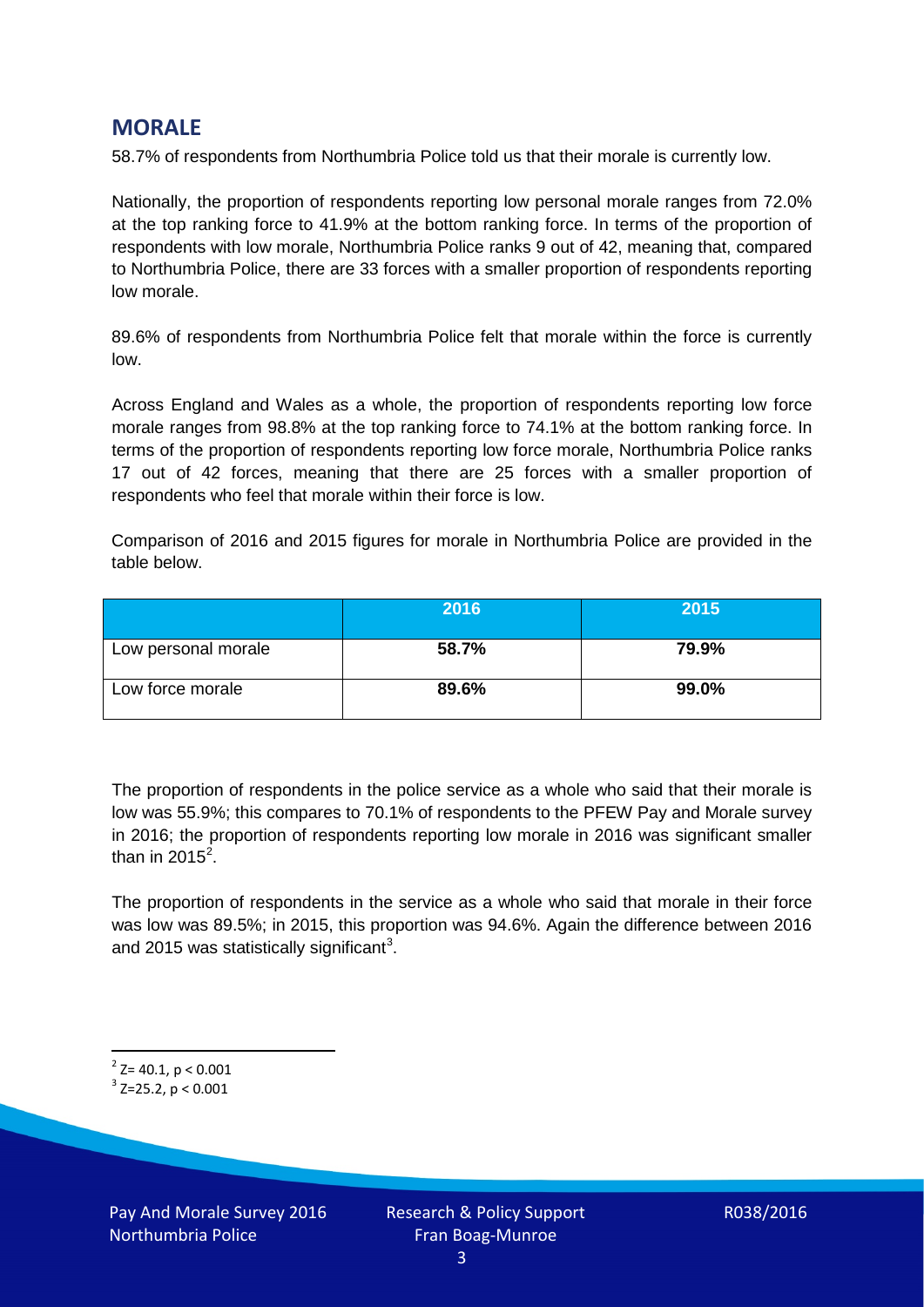*Proportion of respondents reporting low personal morale compared to national average in 2016*



#### *REASONS FOR LOW MORALE*

The survey asked respondents about the factors that had a positive or negative effect on their morale, the table below shows the proportion of respondents in Northumbria Police who said a particular factor has had a negative effect upon their morale compared to the national average.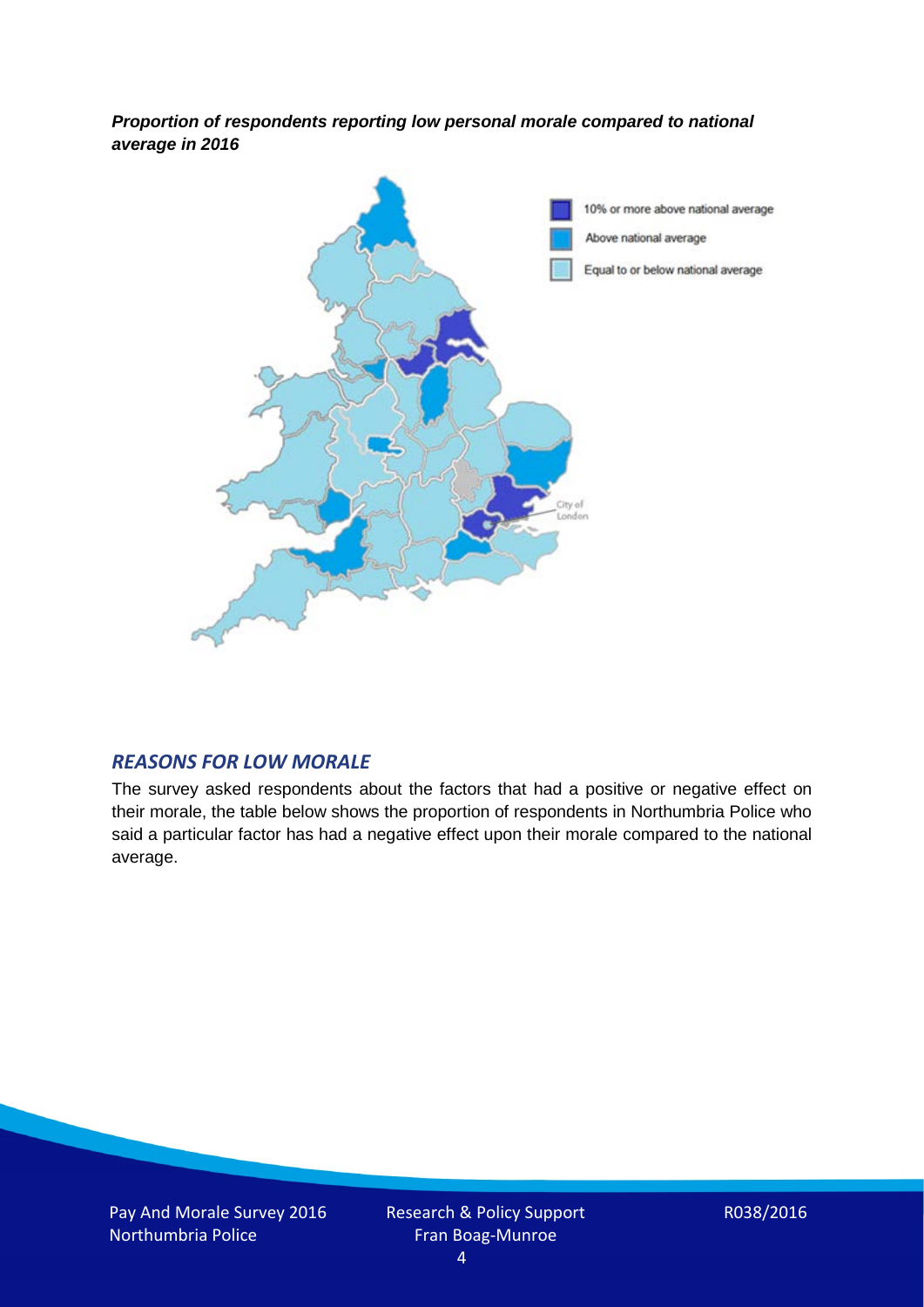| <b>Factor</b>                                  | <b>Negative effect on morale</b><br>(Northumbria Police) | <b>Negative effect on morale</b><br>(England and Wales) |
|------------------------------------------------|----------------------------------------------------------|---------------------------------------------------------|
| Pay and benefits (including<br>pension)        | 73.6%                                                    | 70.9%                                                   |
| Day-to-day job role                            | 46.0%                                                    | 39.9%                                                   |
| Workload and responsibilities                  | 59.5%                                                    | 52.4%                                                   |
| Work-life balance                              | 63.3%                                                    | 58.2%                                                   |
| Opportunities for<br>development and promotion | 47.2%                                                    | 49.9%                                                   |
| Health and wellbeing                           | 58.4%                                                    | 54.3%                                                   |
| How the police as a whole<br>are treated       | 86.5%                                                    | 84.2%                                                   |
| Treatment by senior<br>managers                | 45.1%                                                    | 42.1%                                                   |

# **ATTITUDES TOWARDS THE POLICE**

73.6% of respondents from Northumbria Police said that they would not recommend joining the police to others.

Nationally, the proportion of respondents who said that they would not recommend joining the police to others ranges from 78.6% in the top ranking force to 55.4% in the bottom ranking force. Compared to the other forces in England and Wales, Northumbria Police ranks 7 out of 42; there are therefore 35 forces with a smaller proportion of respondents who say that they would not recommend joining the police to others.

73.7% of respondents from Northumbria Police said that they did not feel valued within the police.

The proportion of respondents who did not feel valued ranges from 79.2% in the top ranking force to 53.1% in the bottom ranking force. In terms of the proportion of respondents who did not feel valued within the police, Northumbria Police ranks 5 out of 42; there are 37 forces with a smaller proportion of respondents who did not feel valued.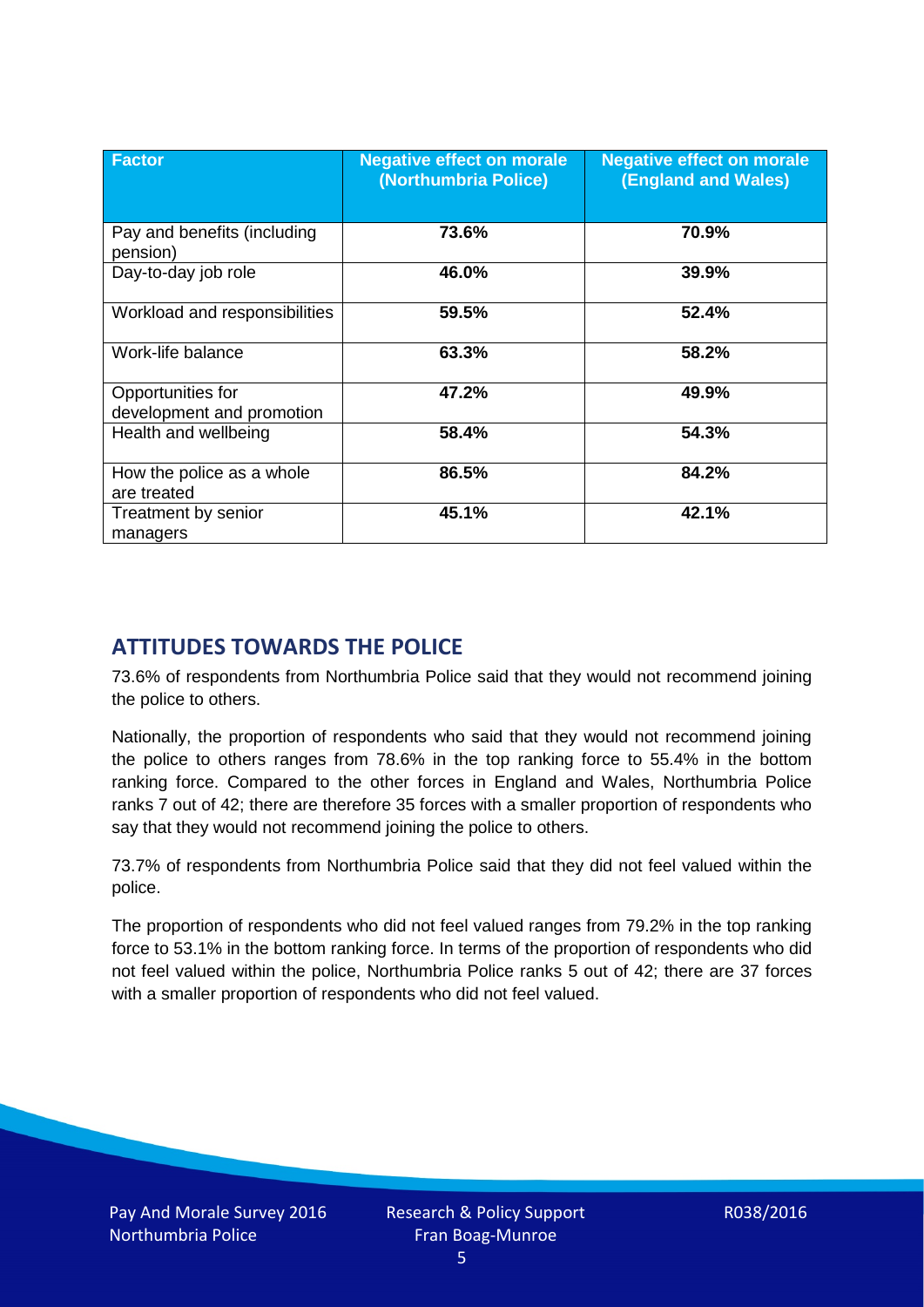|                                                           | 2016  | 2015  |
|-----------------------------------------------------------|-------|-------|
| would<br>not<br>recommend joining<br>the police to others | 73.6% | 81.9% |
| I do not feel valued<br>in the police                     | 73.7% | 84.6% |

For the service as a whole, the proportion of respondents in 2016 who said that they would not recommend joining the police to others was 69.9%. In 2015, 76.3% of respondents said that they would not recommend joining the police. The difference between 2016 and 2015 is statistically significant<sup>[4](#page-5-0)</sup>.

Across the police service as a whole, 67.3% of respondents said that they did not feel valued; compared to 74.7% of respondents in last year's survey. A significantly smaller proportion of respondents did not feel valued this year compared to 201[5](#page-5-1)<sup>5</sup>.

#### *Proportion of respondents who would not recommend the police to others compared to national average in 2016*



<span id="page-5-1"></span><span id="page-5-0"></span> $4$  Z = 19.6, p < 0.001  $5 z = 22.1, p < 0.001$ 

Pay And Morale Survey 2016 Northumbria Police

Research & Policy Support Fran Boag-Munroe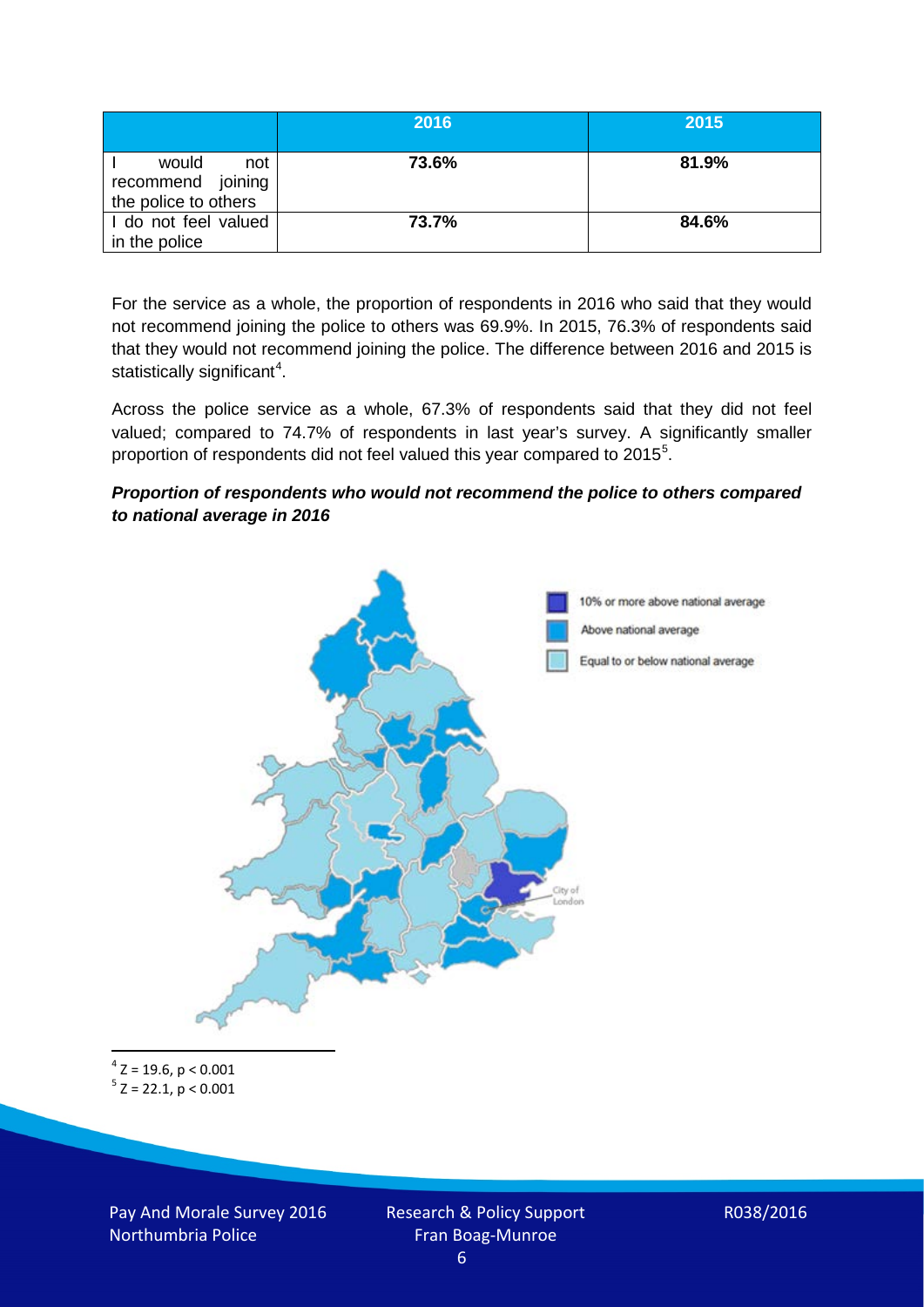# **INTENTION TO LEAVE**

8.4% of respondents from Northumbria Police told us that they intend to leave the police service within two years. A further 17.3% of respondents said that they currently do not know what their intentions are with regards to staying in or leaving the police.

The proportion of respondents who planned to leave the police ranged from 21.5% at the top ranking force to 4.5% at the bottom ranking force. In terms of the proportion of respondents intending to leave, Northumbria Police ranks 31 out of 42 forces, meaning that there are 11 forces with a smaller proportion of respondents intending to leave within two years.

Comparison of 2016 and 2015 figures for intention to leave in Northumbria Police are provided in the table below.

|                                                | 2016 | 2015' |
|------------------------------------------------|------|-------|
| Intend to leave the police<br>within two years | 8.4% | 13.8% |

For the service as a whole, 11.8% of respondents planned to leave the police service within two years; in 2015, 15.6% of respondents said that they intended to leave within two years. A significantly smaller proportion of respondents intended to leave the police service in 2015 compared to 201[6](#page-6-0)<sup>6</sup>.

<span id="page-6-0"></span> $6$  Z = 15.2, p < 0.001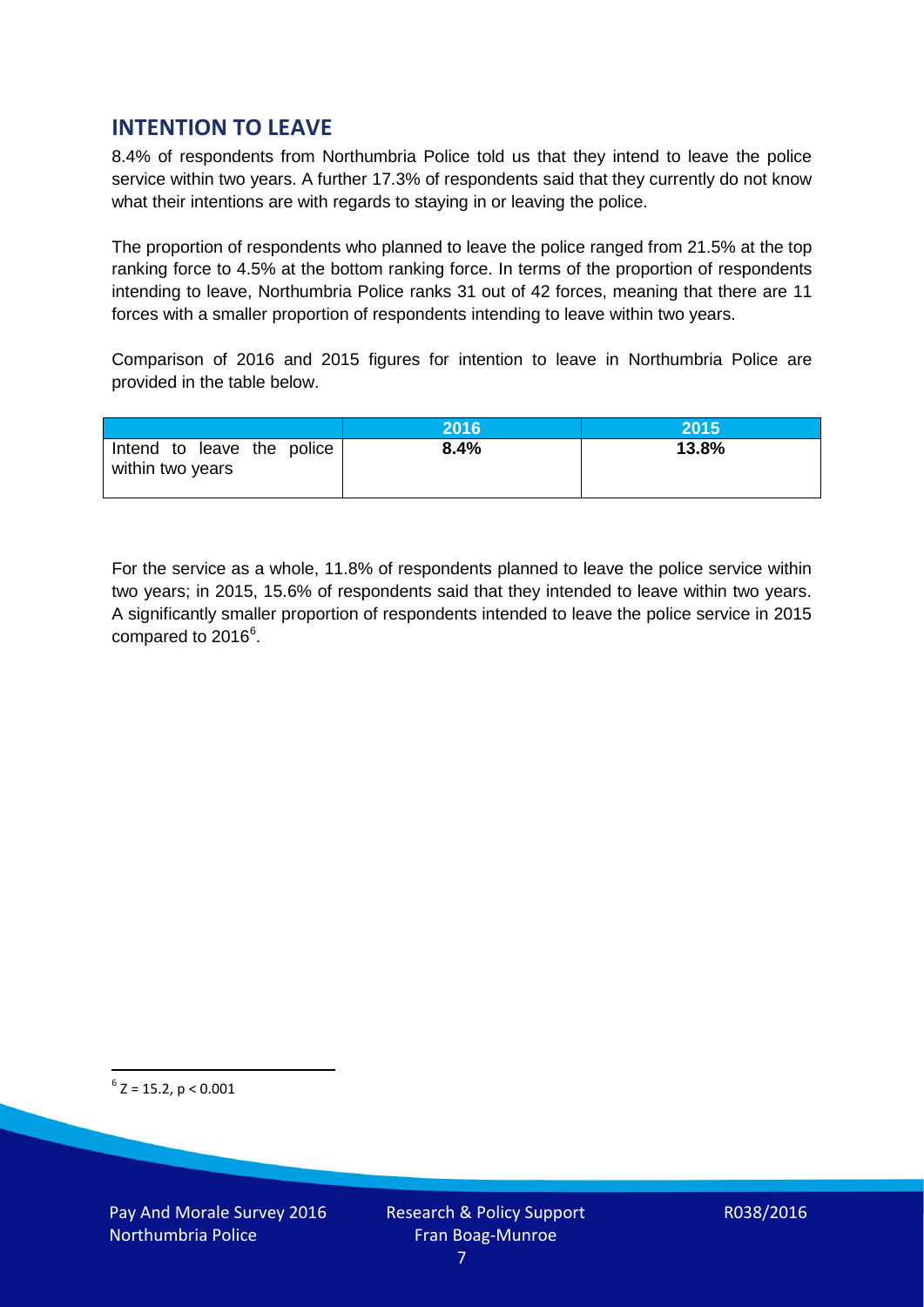*Proportion of respondents intending to leave the police within two years compared to national average in 2016*



#### *REASONS FOR INTENDING TO LEAVE THE POLICE SERVICE*

Respondents who had said they intended to leave were asked to indicate the reasons behind this intention. The table below shows the proportion of respondents in Northumbria Police who said that a particular factor has had a major effect on their intention to leave, compared to the national average.

Please be aware that respondents were able to choose more than one option therefore the figures provide below will not add up to 100%.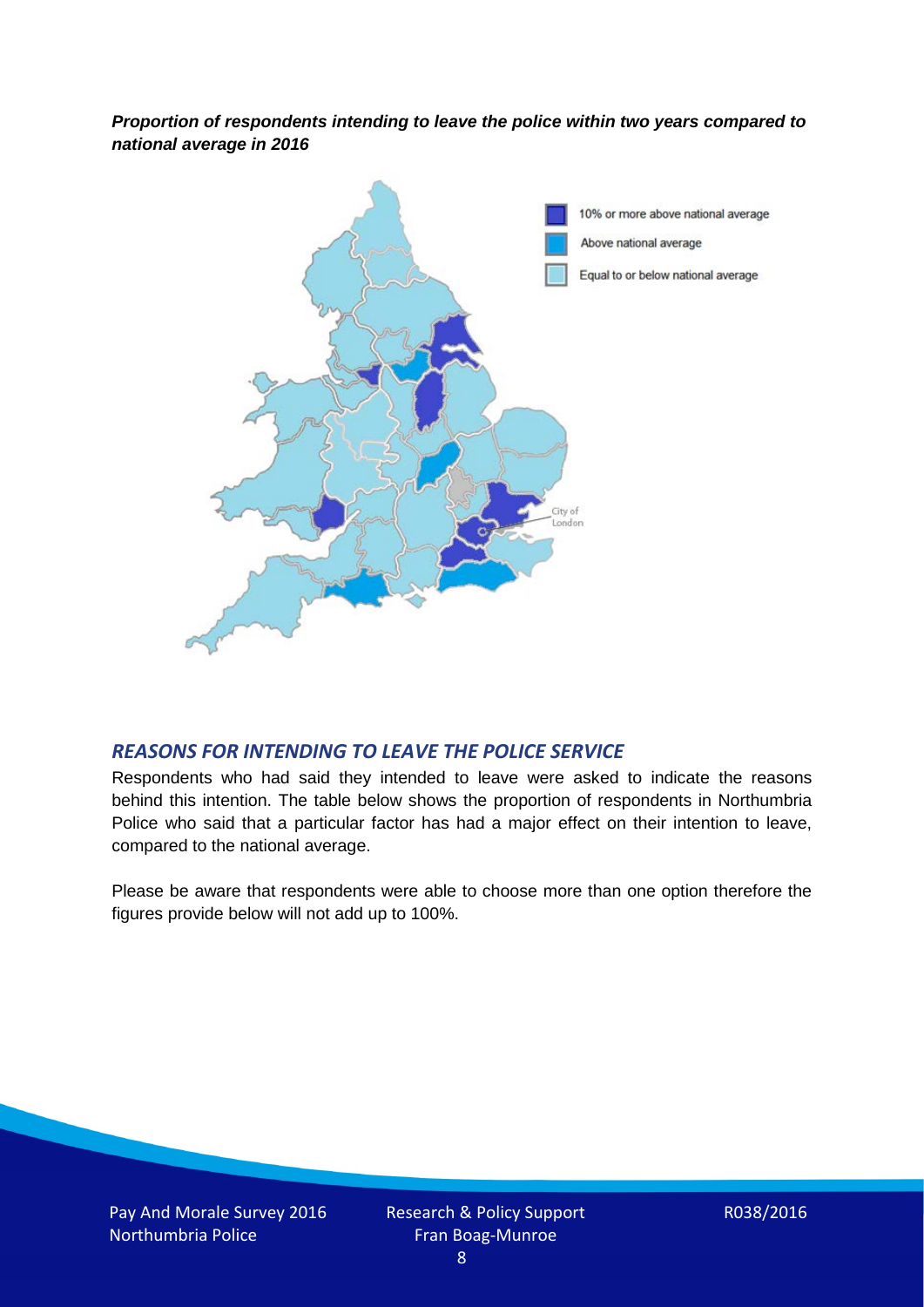| <b>Factor</b>                                          | <b>Major effect on intention to</b><br>leave (Northumbria Police) | <b>Major effect on intention to</b><br><b>leave (England and Wales)</b> |
|--------------------------------------------------------|-------------------------------------------------------------------|-------------------------------------------------------------------------|
| The impact of your job on<br>your family/personal life | 60.6%                                                             | 57.2%                                                                   |
| Your morale                                            | 77.1%                                                             | 81.7%                                                                   |
| Your opportunities for<br>development and promotion    | 45.2%                                                             | 49.1%                                                                   |
| Your pay and benefits                                  | 57.3%                                                             | 67.6%                                                                   |
| Better job opportunities<br>outside of the Police      | 57.0%                                                             | 59.2%                                                                   |
| The impact of the job on your<br>health and wellbeing  | 74.0%                                                             | 69.4%                                                                   |
| Dissatisfaction with your day-<br>to-day job role      | 47.9%                                                             | 43.6%                                                                   |
| Your workload and<br>responsibilities                  | 47.9%                                                             | 41.8%                                                                   |
| How the police was a whole<br>are treated              | 75.0%                                                             | 77.6%                                                                   |
| Your treatment by senior<br>managers                   | 48.5%                                                             | 43.7%                                                                   |

# **PAY AND BENEFITS**

77.0% of respondents from Northumbria Police told us that they do not feel that they are paid fairly for the responsibilities they have within their job.

Across England and Wales, the proportion of respondents who feel that they are not paid fairly for their responsibilities ranges from 80.8% at the top ranking force to 63.0% at the bottom ranking force. Northumbria Police ranks 4 out of 42 forces; there are 38 forces with a smaller proportion of respondents who say that they are not fairly paid for the responsibilities within their job.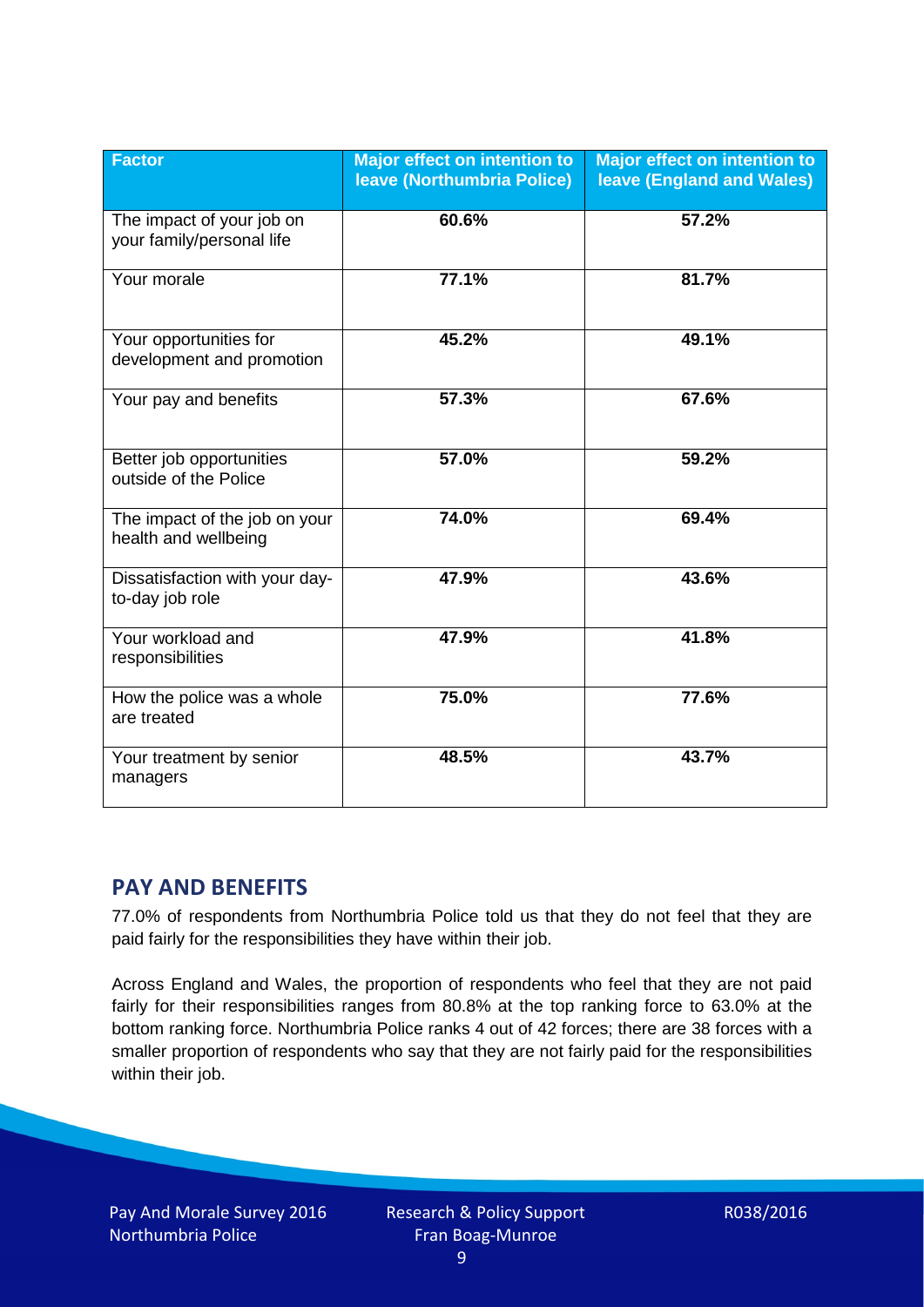68.9% of respondents from Northumbria Police said that they are dissatisfied with their overall remuneration (including basic pay and allowances) and 65.3% said that they are dissatisfied with their pensions.

Nationally, The proportion of respondents who are dissatisfied with their overall remuneration ranges from 74.2% at the top ranking force to 50.9% at the bottom ranking force. In terms of respondents reporting dissatisfaction with their remuneration, Northumbria Police ranks 5 out of 42 forces, meaning that there are 37 forces with a smaller proportion of respondents who are dissatisfied with their remuneration.

Pension dissatisfaction ranges from 71.5% at the top ranking force to 55.5% at the bottom ranking force. Northumbria Police ranks 19 out of 42 forces for this indicator; therefore there are 23 forces with a smaller proportion of respondents who are dissatisfied with their pension.

|                                                                         | 2016  | 2015  |
|-------------------------------------------------------------------------|-------|-------|
| Do not feel fairly paid for the<br>responsibilities within their<br>job | 77.0% | 77.3% |
| Dissatisfied with total<br>remuneration                                 | 68.9% | 72.8% |
| Dissatisfied with pension                                               | 65.3% | 70.1% |

Nationally, 74.4% of respondents said that they were not paid fairly for the responsibilities they have within their job; this proportion was 70.3% in 2015. A significantly larger proportion of respondents said that they were not paid fairly for their responsibilities this year compared to last year<sup>[7](#page-9-0)</sup>.

The proportion of respondents across the police service as a whole who were dissatisfied with their remuneration was 66.7%; this compares to 62.7% in 2015. The difference between

<span id="page-9-0"></span> $7$  Z=12.5, p < 0.001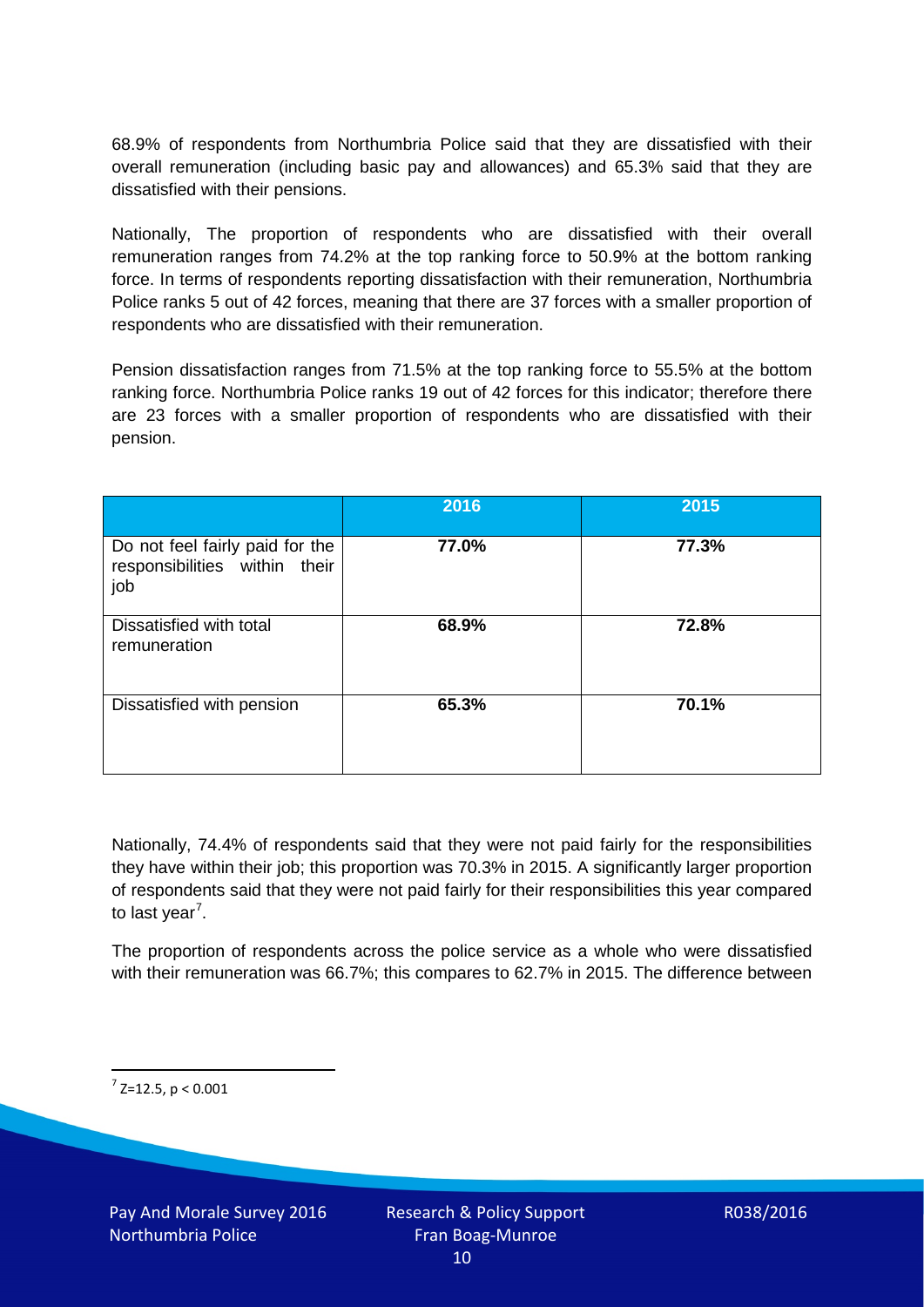the proportion of respondents who were dissatisfied with their overall remuneration in 2016 and 2015 was statistically significant<sup>[8](#page-10-0)</sup>.

Across England and Wales, the proportion of respondents who were dissatisfied with their pension in 2016 was 66.6%; this proportion was 68.9% in 2015. A significantly smaller proportion of respondents were dissatisfied with their pension this year compared to last year<sup>[9](#page-10-1)</sup>.

#### *Proportion of respondents who do not feel fairly paid for the responsibilities within their job compared to national average in 2016*



<span id="page-10-1"></span><span id="page-10-0"></span> $8$  Z = 11.4, p < 0.001  $9^{\circ}$  Z = 6.7 p < 0.001